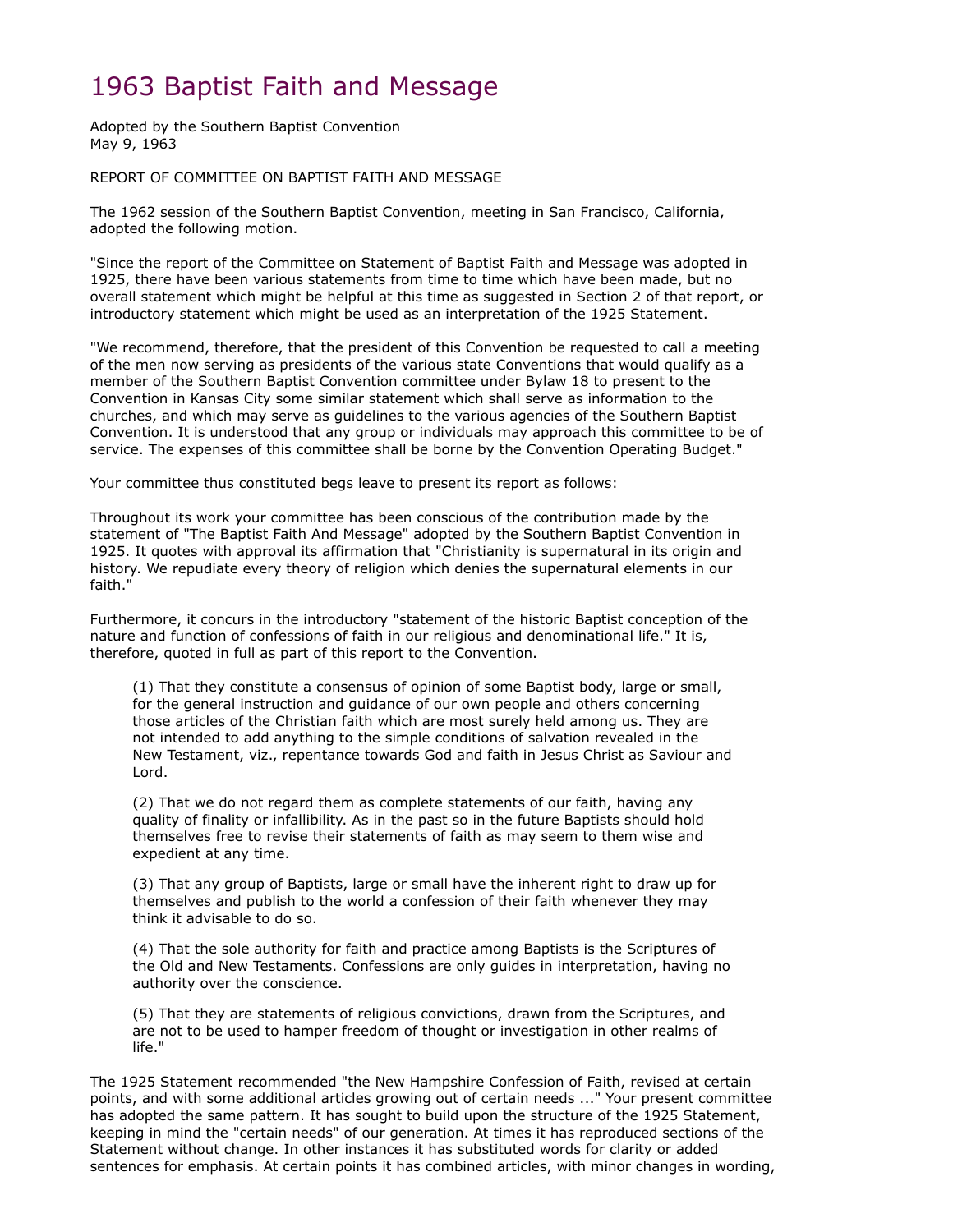to endeavor to relate certain doctrines to each other. In still otherse.g., "God" and "Salvation"it has sought to bring together certain truths contained throughout the 1925 Statement in order to relate them more clearly and concisely. In no case has it sought to delete from or to add to the basic contents of the 1925 Statement.

Baptists are a people who profess a living faith. This faith is rooted and grounded in Jesus Christ who is "the same yesterday, and to-day, and for ever." Therefore, the sole authority for faith and practice among Baptists is Jesus Christ whose will is revealed in the Holy Scriptures.

A living faith must experience a growing understanding of truth and must be continually interpreted and related to the needs of each new generation. Throughout their history Baptist bodies, both large and small, have issued statements of faith which comprise a consensus of their beliefs. Such statements have never been regarded as complete, infallible statements of faith, nor as official creeds carrying mandatory authority. Thus this generation of Southern Baptists is in historic succession of intent and purpose as it endeavors to state for its time and theological climate those articles of the Christian faith which are most surely held among us.

Baptists emphasize the souls competency before God, freedom in religion, and the priesthood of the believer. However, this emphasis should not be interpreted to mean that there is an absence of certain definite doctrines that Baptists believe, cherish, and with which they have been and are now closely identified.

It is the purpose of this statement of faith and message to set forth certain teachings which we believe.

Herschel H. Hobbs, Chairman Howard M. Reaves Ed. J. Packwood C.Z. Holland W.B. Timberlake C.V. Koons Malcolm B. Knight Dick H. Hail, Jr. Charles R. Walker Walter R. Davis Garth Pybas V.C. Kruschwitz Luther B. Hall Robert Woodward Douglas Hudgins Paul Weber, Jr. R.A. Long Nane Starnes C. Hoge Hockensmith Hugh R. Bumpas David G. Anderson E. Warren Rust James H. Landes R.P. Downey

# **I. THE SCRIPTURES**

The Holy Bible was written by men divinely inspired and is the record of Gods revelation of Himself to man. It is a perfect treasure of divine instruction. It has God for its author, salvation for its end, and truth, without any mixture of error, for its matter. It reveals the principles by which God judges us; and therefore is, and will remain to the end of the world, the true center of Christian union, and the supreme standard by which all human conduct, creeds, and religious opinions should be tried. The criterion by which the Bible is to be interpreted is Jesus Christ.

Ex 24:4; De 4:1-2; 17:19; Jos 8:34 Psa 19:7-10; 119:11, 89, 105, 140 Isa 34:16; 40:8; Jer 15:16; 36:1-32 Mat 5:17-18; 22:29; Lu 21:33; 24:44-46 Joh 5:39; 16:13-15; 17:17; Ac 2:16; 17:11 Rom 15:4; 16:25-26; 2Ti 3:15-17 Heb 1:1-2; 4:12; 1Pe 1:25; 2Pe 1:19-21

#### **II. GOD**

There is one and only one living and true God. He is an intelligent, spiritual, and personal Being, the Creator, Redeemer, Preserver, and Ruler of the universe. God is infinite in holiness and all other perfections. To Him we owe the highest love, reverence, and obedience.

The eternal God reveals Himself to us as Father, Son, and Holy Spirit, with distinct personal attributes, but without division of nature, essence, or being.

#### **A. God the Father**

God as Father reigns with providential care over His universe, His creatures, and the flow of the stream of human history according to the purposes of His grace. He is all powerful, all loving, and all wise. God is Father in truth to those who become children of God through faith in Jesus Christ. He is fatherly in His attitude toward all men.

Gen 1:1; 2:7; Ex 3:14; 6:2-3; 15:11; 20:1 Lev 22:2; De 6:4; 32:6; 1Ch 29:10; Psa 19:1-3 Isa 43:3, 15; 64:8; Jer 10:10; 17:13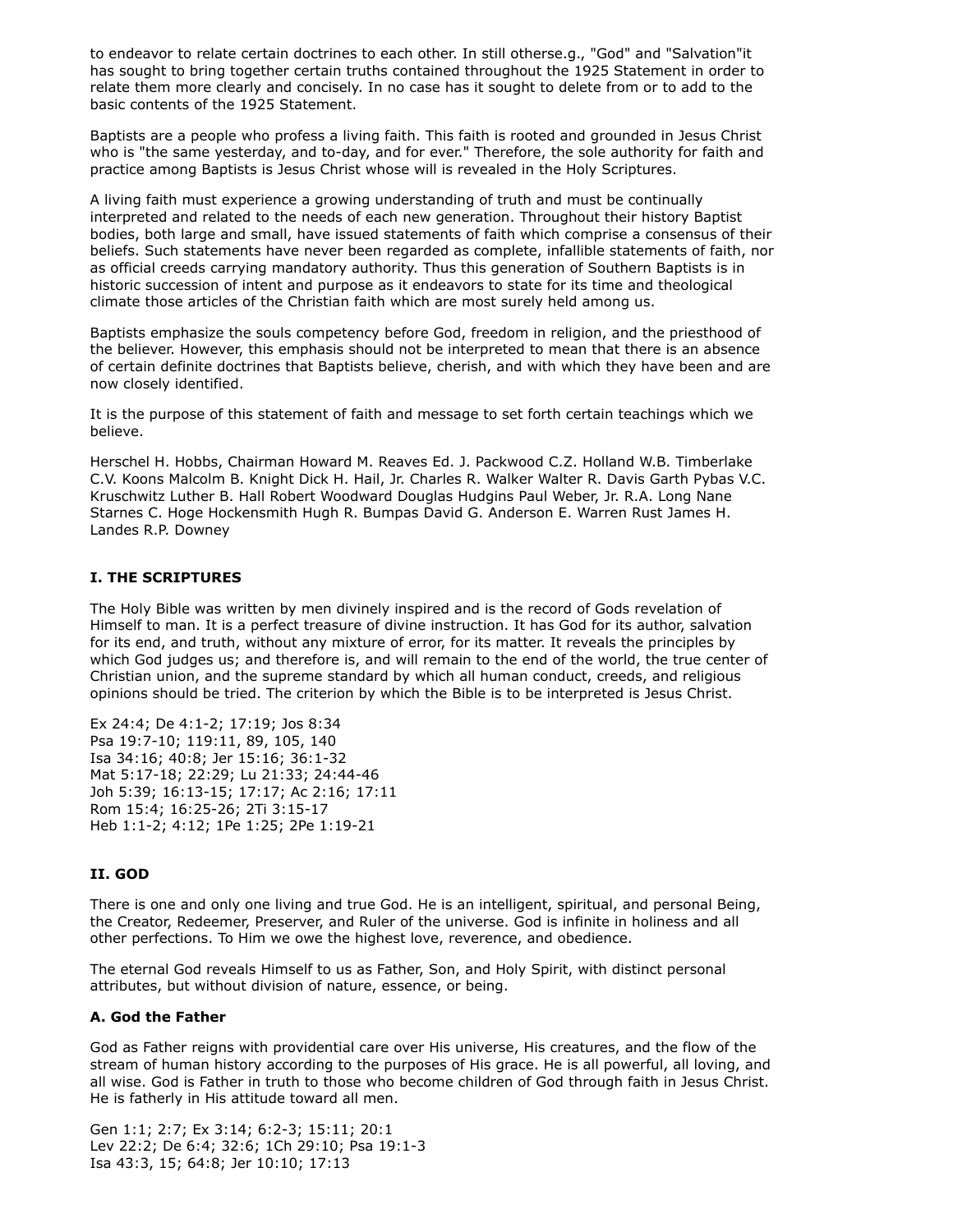Mat 6:9; 7:11; 23:9; 28:19; Mark 1:9-11 John 4:24; 5:26; 14:6-13; 17:1-8; Acts 1:7 Rom 8:14-15; 1Co 8:6; Gal 4:6; Eph 4:6 Col 1:15; 1Ti 1:17; Heb 11:6; 12:9; 1Pe 1:17; 1Jo 5:7

## **B. God the Son**

Christ is the eternal Son of God. In His incarnation as Jesus Christ he was conceived of the Holy Spirit and born of the virgin Mary. Jesus perfectly revealed and did the will of God, taking upon Himself the demands and necessities of human nature and identifying Himself completely with mankind yet without sin. He honored the divine law by His personal obedience, and in His death on the cross He made provision for the redemption of men from sin. He was raised from the dead with a glorified body and appeared to His disciples as the person who was with them before His crucifixion. He ascended into heaven and is now exalted at the right hand of God where He is the One Mediator, partaking of the nature of God and of man, and in whose Person is effected the reconciliation between God and man. He will return in power and glory to judge the world and to consummate His redemptive mission. He now dwells in all believers as the living and ever present Lord.

Gen 18:1; Psalm 2:7; 110:1; Isa 7:14; 53:1-12 Mat 1:18-23; 3:17; 8:29; 11:27; 14:33; 16:16, 27 Mat 17:5; 27; 28:1-6, 19; Mark 1:1; 3:11 Luke 1:35; 4:41; 22:70; 24:46 John 1:1-18, 29; 10:30, 38; 11:25-27; 12:44-50 John 14:7-11, 16:15-16, 28; 17:1-5, 21-22; 20:1-20, 28 Acts 1:9; 2:22-24; 7:55-56; 9:4-5, 20 Rom 1; 3-4; 3:23-26; 5:6-21; 8:1-3, 34; 10:4 1Co 1:30; 2:2; 8:6; 15:1-8, 24-28; 2Co 5:19-21 Gal 4:4-5; Eph 1:20; 3:11; 4:7-10; Php 2:5-11 Col 1:13-22; 2:9; 1Th 4:14-18; 1Ti 2:5-6; 3:16 Tit 2:13-14; Heb 1:1-3; 4:14-15; 7:14-28 Heb 9:12-15, 24-28; 12:2; 13:8; 1Pe 2:21-25; 3:22 1Jo 1:7-9; 3:2; 4:14- 15; 5:9; 2Jo 7-9 Rev 1:13-16; 5:9-14; 12:10-11; 13:8; 19:16

#### **C. God the Holy Spirit**

The Holy Spirit is the Spirit of God. He inspired holy men of old to write the Scriptures. Through illumination He enables men to understand truth. He exalts Christ. He convicts of sin, of righteousness and of judgment. He calls men to the Saviour, and effects regeneration. He cultivates Christian character, comforts believers, and bestows the spiritual gifts" by which they serve God through His church. He seals the believer unto the day of final redemption. His presence in the Christian is the assurance of God to bring the believer into the fulness of the stature of Christ. He enlightens and empowers the believer and the church in worship, evangelism, and service.

Gen 1:2; Jud 14:6; Job 26:13; Psa 51:11; 139:7 Isa 61:1-3; Joel 2:28-32 Mat 1:18; 3:16; 4:1; 12:28-32; 28:19; Mk 1:10, 12 Luke 1:35; 4:1, 18-19; 11:13; 12:12; 24:49 John 4:24; 14:16-17, 26; 15:26; 16:7-14 Acts 1:8; 2:1-4, 38; 4:31; 5:3; 6:3; 7:55; 8:17, 39 Acts 10:44; 13:2; 15:28; 16:6; 19:1-6 Rom 8:9-11, 14-16, 26-27; 1Co 2:10-14; 3:16; 12:3-11 Gal 4:6; Eph 1:13-14; 4:30; 5:18; 1Th 5:19 1Ti 3:16; 4:1; 2Ti 1:14; 3:16; Heb 9:8, 14 2Pe 1:21; 1Jo 4:13; 5:6-7; Rev 1:10; 22:17

#### **III. MAN**

Man was created by the special act of God, in His own image, and is the crowning work of His creation. In the beginning man was innocent of sin and was endowed by his Creator with freedom of choice. By his free choice man sinned against God and brought sin into the human race. Through the temptation of Satan man transgressed the command of God, and fell from his original innocence; whereby his posterity inherit a nature and an environment inclined toward sin, and as soon as they are capable of moral action become transgressors and are under condemnation. Only the grace of God can bring man into His holy fellowship and enable man to fulfill the creative purpose of God. The sacredness of human personality is evident in that God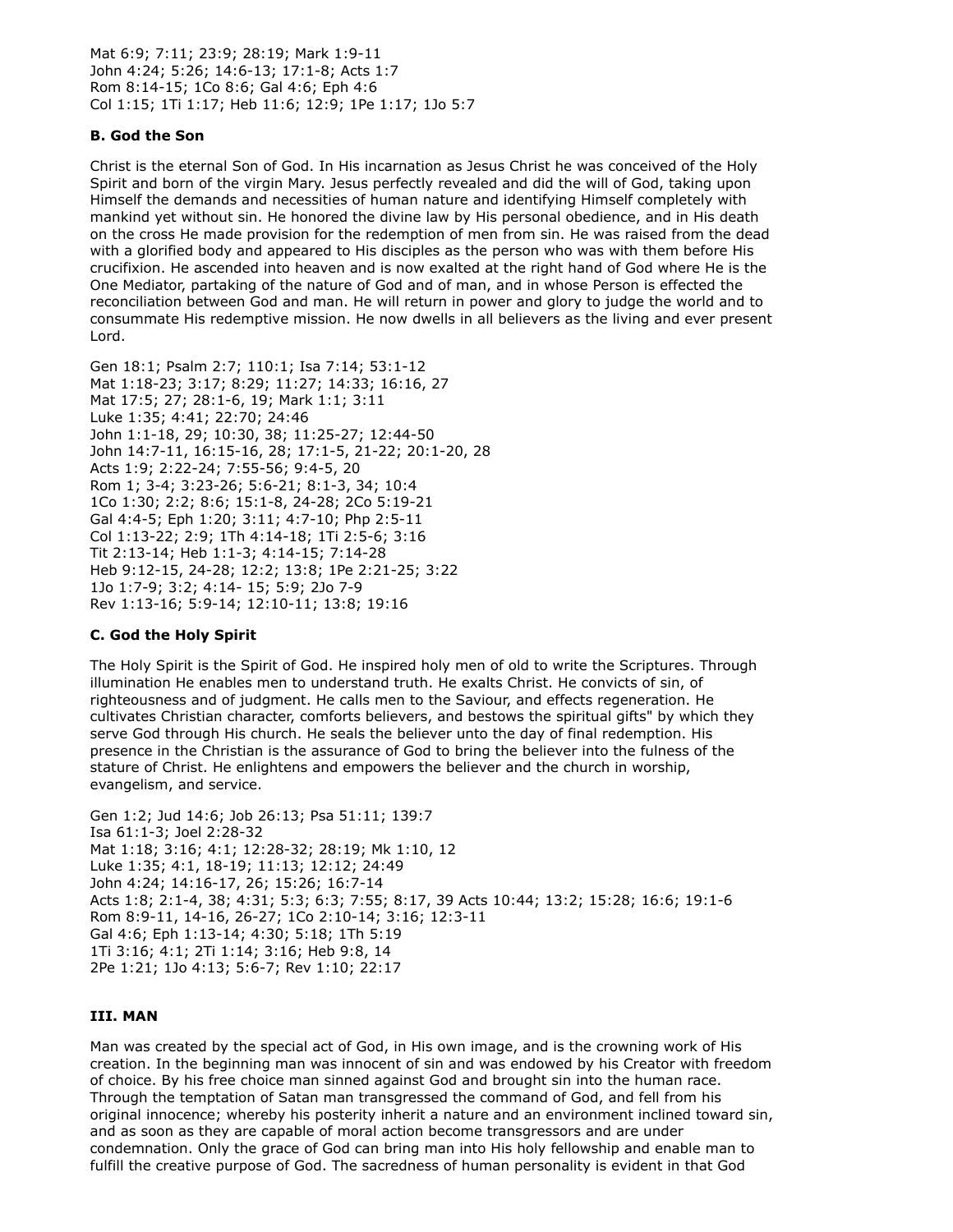created man in His own image, and in that Christ died for man; therefore every man possesses dignity and is worthy of respect and Christian love.

Gen 1:26-30; 2:5, 7, 18-22; 3; 9:6 Psa 1:1-6; 8:3-6; 32:1-5; 51:5; Isa 6:5; Jer 17:5 Matt 16:26; Acts 17:26-31 Rom 1:19-32; 3:10-18, 23; 5:6, 12, 19; 6:6 Rom 7:14-25; 8:14-18, 29; 1Co 1:21-31; 15:19, 21-22 Eph 2:1-22; Col 1:21-22; 3:9-11

## **IV. SALVATION**

Salvation involves the redemption of the whole man, and is offered freely to all who accept Jesus Christ as Lord and Saviour, who by His own blood obtained eternal redemption for the believer. In its broadest sense salvation includes regeneration, sanctification, and glorification.

A. Regeneration, or the new birth, is a work of Gods grace whereby believers become new creatures in Christ Jesus. It is a change of heart wrought by the Holy Spirit through conviction of sin, to which the sinner responds in repentance toward God and faith in the Lord Jesus Christ.

Repentance and faith are inseparable experiences of grace. Repentance is a genuine turning from sin toward God. Faith is the acceptance of Jesus Christ and commitment of the entire personality to Him as Lord and Saviour.

Justification is Gods gracious and full acquittal upon principles of His righteousness of all sinners who repent and believe in Christ. Justification brings the believer into a relationship of peace and favor with God.

B. Sanctification is the experience, beginning in regeneration, by which the believer is set apart to Gods purposes, and is enabled to progress toward moral and spiritual perfection through the presence and power of the Holy Spirit dwelling in him. Growth in grace should continue throughout the regenerate persons life.

C. Glorification is the culmination of salvation and is the final blessed and abiding state of the redeemed.

Gen 3:15; Ex 3:14-17; 6:2-8 Mat 1:21; 4:17; 16:21-26; 27:22-28:6 Luke 1:68-69; 2:28-32 John 1:11-14, 29; 3:3-21, 36; 5:24; 10:9, 28-29 John 15:1-16; 17:17; Acts 2:21; 4:12; 15:11; 16:30-31 Acts 17:30-31; 20:32; Rom 1:16-18; 2:4; 3:23-25; 4:3 Rom 5:8-10; 6:1-23; 8:1-18; 29-39; 10:9-10, 13 Rom 13:11-14; 1Cor 1:18, 30; 6:19-20; 15:10 2Co 5:17-20; Gal 2:20; 3:13; 5:22-25; 6:15 Eph 1:7; 2:8-22; 4:11-16; Php 2:12-13; Col 1:9-22; 3:1 1Th 5:23-24; 2Tim 1:12; Titus 2:11-14 Heb 2:1-3; 5:8-9; 9:24-28; 11:1-12:8, 14 James 2:14-26; 1Pe 1:2-23; 1Jo 1:6-2:11 Rev 3:20; 21:1-22:5

#### **V. GOD'S PURPOSE OF GRACE**

Election is the gracious purpose of God, according to which He regenerates, sanctifies, and glorifies sinners. It is consistent with the free agency of man, and comprehends all the means in connection with the end. It is a glorious display of Gods sovereign goodness, and is infinitely wise, holy, and unchangeable. It excludes boasting and promotes humility.

All true believers endure to the end. Those whom God has accepted in Christ, and sanctified by His Spirit, will never fall away from the state of grace, but shall persevere to the end. Believers may fall into sin through neglect and temptation, whereby they grieve the Spirit, impair their graces and comforts, bring reproach on the cause of Christ, and temporal judgments on themselves, yet they shall be kept by the power of God through faith unto salvation.

Gen 12:1-3; Ex 19:5-8; 1Sa 8:4-7, 19-22 Isa 5:1-7; Jer 31:31 Mat 16:18-19; 21:28-45; 24:22, 31; 25:34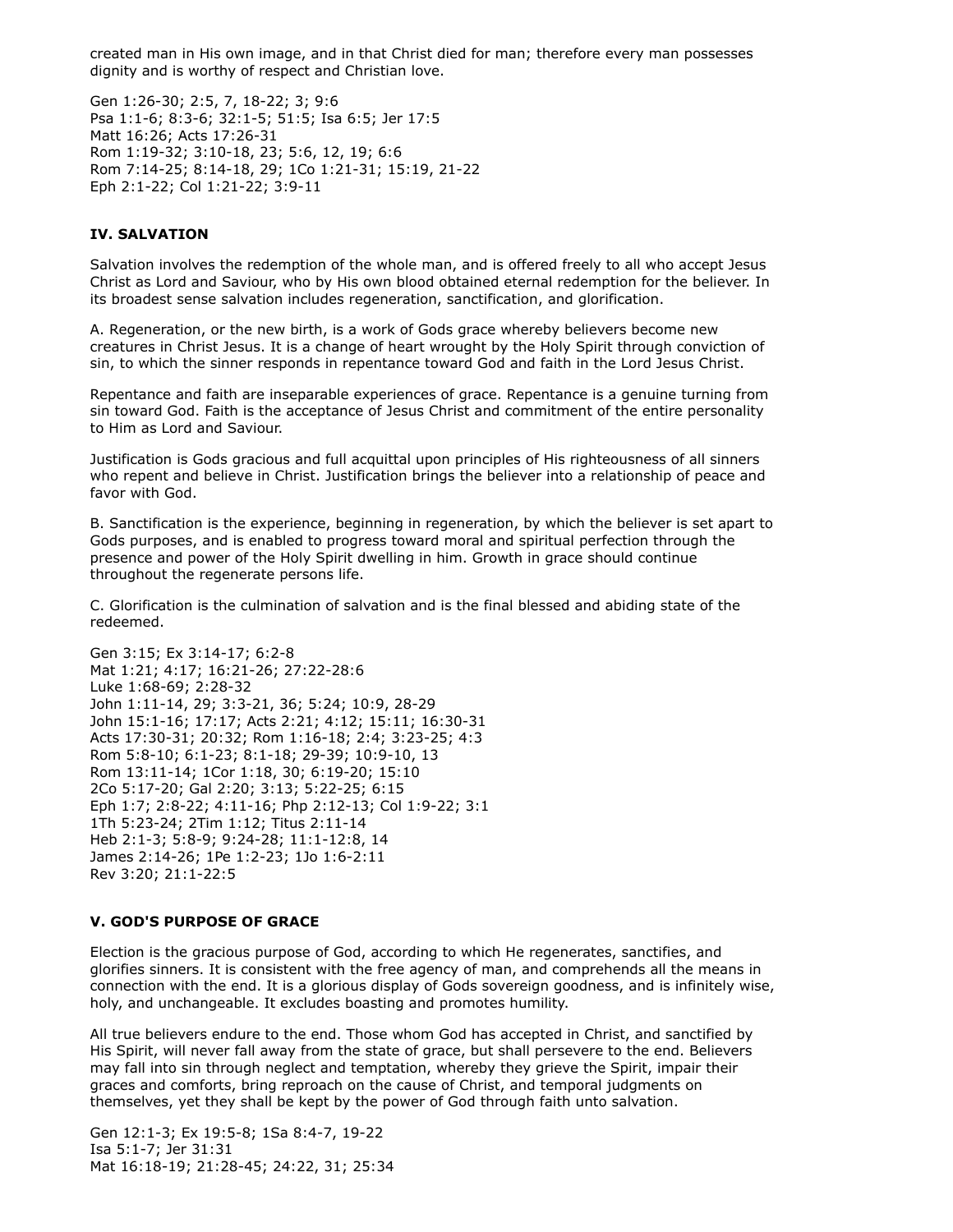Luke 1:68-79; 2:29-32; 19:41-44; 24:44-48 John 1:12-14; 3:16; 5:24; 6:44-45, 65; 10:27-29 John 15:16; 17:6, 12, 17-18; Acts 20:32 Rom 5:9-10; 8:28-39; 10:12-15; 11:5-7, 26-36 1Co 1:1-2; 15:24-28; Eph 1:4-23; 2:1-10; 3:1-11 Col 1:12-14; 2Th 2:13-14; 2Ti 1:12; 2:10, 19 Heb 11:39-12:2; 1Pe 1:2-5, 13; 2:4-10 1Jo 1:7-9; 2:19; 3:2

#### **VI. THE CHURCH**

A New Testament church of the Lord Jesus Christ is a local body of baptized believers who are associated by covenant in the faith and fellowship of the gospel, observing the two ordinances of Christ, committed to His teachings, exercising the gifts, rights, and privileges invested in them by His Word, and seeking to extend the gospel to the ends of the earth.

This church is an autonomous body, operating through democratic processes under the Lordship of Jesus Christ. In such a congregation members are equally responsible. Its Scriptural officers are pastors and deacons.

The New Testament speaks also of the church as the body of Christ which includes all of the redeemed of all the ages.

Mat 16:15-19; 18:15-20 Acts 2:41-42, 47; 5:11-14; 6:3-6; 13:1-3; 14:23, 27 Acts 15:1-30; 16:5; 20:28; Rom 1:7 1Co 1:2; 3:16; 5:4-5; 7:17; 9:13-14; 12 Eph 1:22-23; 2:19-22; 3:8-11, 21; 5:22-32 Php 1:1; Col 1:18; 1Ti 3:1-15; 4:14

#### **VII. BAPTISM AND THE LORD'S SUPPER**

Christian baptism is the immersion of a believer in water in the name of the Father, the Son, and the Holy Spirit. It is an act of obedience symbolizing the believers faith in a crucified, buried, and risen Saviour, the believers death to sin, the burial of the old life, and the resurrection to walk in newness of life in Christ Jesus. It is a testimony to his faith in the final resurrection of the dead. Being a church ordinance, it is prerequisite to the privileges of church membership and to the Lords Supper.

The Lord's Supper is a symbolic act of obedience whereby members of the church, through partaking of the bread and the fruit of the vine, memorialize the death of the Redeemer and anticipate His second coming.

Mat 3:13-17; 26:26-30; 28:19-20; Mk 1:9-11; 14:22-26 Luke 3:21-22; 22:19-20; John 3:23 Acts 2:41-42; 8:35-39; 16:30-33; 20:7 Rom 6:3-5; 1Co 10:16, 21; 11:23-29; Col 2:12

#### **VIII. THE LORD'S DAY**

The first day of the week is the Lords Day. It is a Christian institution for regular observance. It commemorates the resurrection of Christ from the dead and should be employed in exercises of worship and spiritual devotion, both public and private, and by refraining from worldly amusements, and resting from secular employments, work of necessity and mercy only being excepted.

Ex 20:8-11; Mat 12:1-12; 28:1; Mk 2:27-28; 16:1-7 Luke 24:1-3, 33-36; John 4:21-24; 20:1, 19-28 Acts 20:7; 1Co 16:1-2; Col 2:16; 3:16; Rev 1:10

#### **IX. THE KINGDOM**

The Kingdom of God includes both His general sovereignty over the universe and His particular kingship over men who willfully acknowledge Him as King. Particularly the Kingdom is the realm of salvation into which men enter by trustful, childlike commitment to Jesus Christ. Christians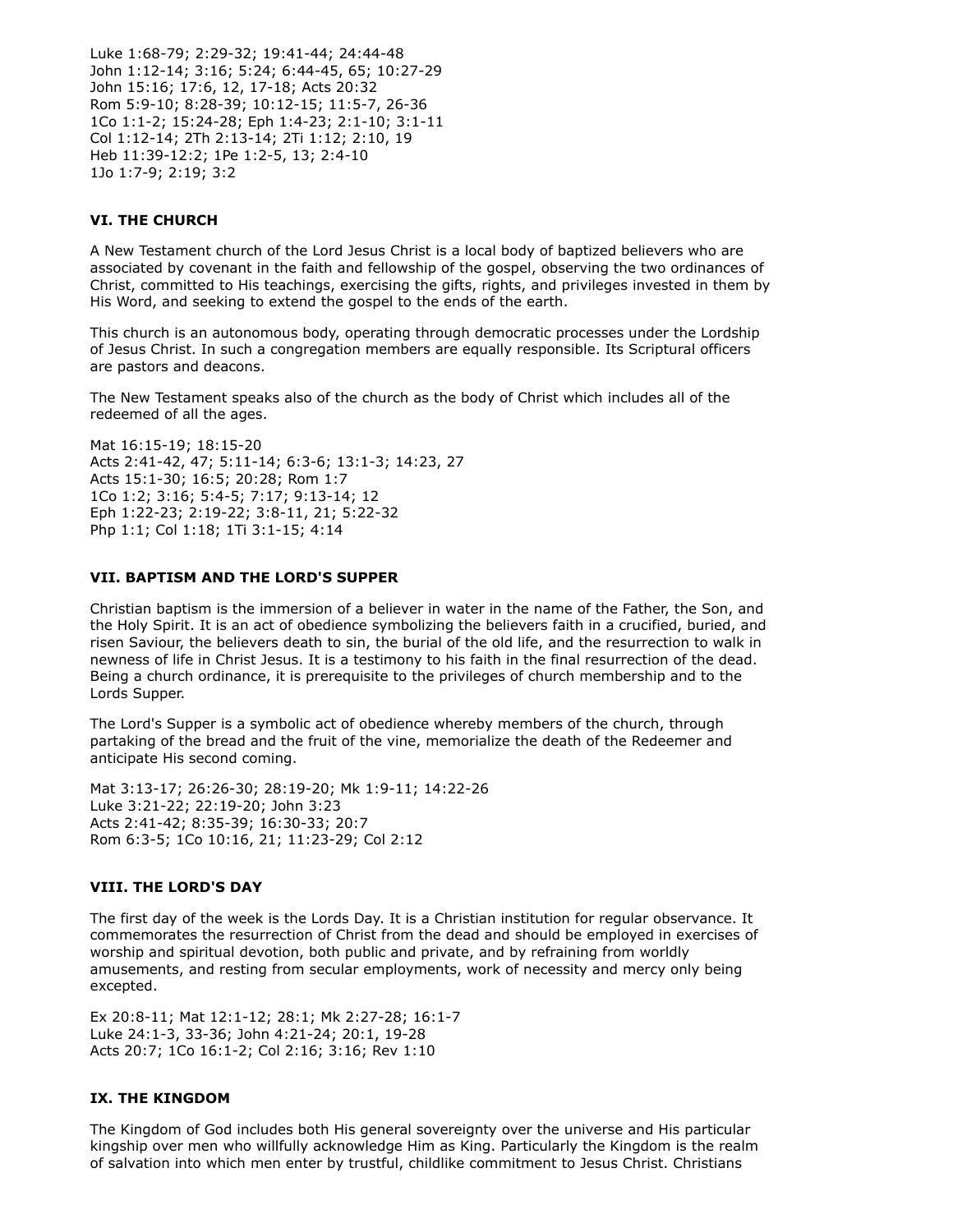ought to pray and to labor that the Kingdom may come and Gods will be done on earth. The full consummation of the Kingdom awaits the return of Jesus Christ and the end of this age.

Gen 1:1; Isa 9:6-7; Jer 23:5-6 Mat 3:2; 4:8-10, 23; 12:25-28; 13:1-52; 25:31-46; 26:29 Mk 1:14-15; 9:1; Luke 4:43; 8:1; 9:2; 12:31-32 Luke 17:20-21; 23:42; John 3:3; 18:36 Acts 1:6-7; 17:22-31; Rom 5:17; 8:19 1Co 15:24-28; Col 1:13; Heb 11:10, 16; 12:28 1Pe 2:4-10; 4:13; Rev 1:6, 9; 5:10; 11:15; 21-22

## **X. LAST THINGS**

God, in His own time and in His own way, will bring the world to its appropriate end. According to His promise, Jesus Christ will return personally and visibly in glory to the earth; the dead will be raised; and Christ will judge all men in righteousness. The unrighteous will be consigned to Hell, the place of everlasting punishment. The righteous in their resurrected and glorified bodies will receive their reward and will dwell forever in Heaven with the Lord.

Isa 2:4; 11:9; Mat 16:27; 18:8-9 Mat 19:28; 24:27, 30, 36, 44; 25:31-46; 26:64 Mark 8:38; 9:43-48; Luke 12:40, 48; 16:19-26 Luke 17:22-37; 21:27-28; John 14:1-3 Acts 1:11; 17:31; Rom 14:10; 1Co 4:5 1Co 15:24-28, 35-58; 2Co 5:10; Php 3:20-21 Col 1:5; 3:4; 1Th 4:14-18; 5:1; 2Th 1:7; 2:1-17 1Ti 6:14; 2Ti 4:1, 8; Tit 2:13; Heb 9:27-28 James 5:8; 2Pe 3:7; 1Jo 2:28; 3:2 Jude 14; Rev 1:18; 3:11; 20:1-22:13

#### **XI. EVANGELISM AND MISSIONS**

It is the duty and privilege of every follower of Christ and of every church of the Lord Jesus Christ to endeavor to make disciples of all nations. The new birth of mans spirit by Gods Holy Spirit means the birth of love for others. Missionary effort on the part of all rests thus upon a spiritual necessity of the regenerate life, and is expressly and repeatedly commanded in the teachings of Christ. It is the duty of every child of God to seek constantly to win the lost to Christ by personal effort and by all other methods in harmony with the gospel of Christ.

Gen 12:1-3; Ex 19:5-6; Isa 6:1-8 Mat 9:37-38; 10:5-15; 13:18-30, 37-43; 16:19 Mat 22:9-10; 24:14; 28:18-20; Luke 10:1-18; 24:46-53 John 14:11-12; 15:7-8, 16; 17:15; 20:21 Acts 1:8; 2; 8:26-40; 10:42-48; 13:2-3 Rom 10:13-15; Eph 3:1-11; 1Th 1:8; 2Ti 4:5 Heb 2:1-3; 11:39-12:2; 1Pe 2:4-10; Rev 22:17

#### **XII. EDUCATION**

The cause of education in the Kingdom of Christ is co-ordinate with the causes of missions and general benevolence, and should receive along with these the liberal support of the churches. An adequate system of Christian schools is necessary to a complete spiritual program for Christs people.

In Christian education there should be a proper balance between academic freedom and academic responsibility. Freedom in any orderly relationship of human life is always limited and never absolute. The freedom of a teacher in a Christian school, college, or seminary is limited by the pre-eminence of Jesus Christ, by the authoritative nature of the Scriptures, and by the distinct purpose for which the school exists.

De 4:1,5,9,14; 6:1-10; 31:12-13; Neh 8:1-8; Job 28:28 Psa 19:7; 119:11; Pro 3:13; 4:1-10; 8:1-7, 11; 15:14 Ecc 7:19; Mat 5:2; 7:24; 28:19-20; Luke 2:40 1Co 1:18-31; Eph 4:11-16; Php 4:8; Col 2:3, 8-9 1Ti 1:3-7; 2Ti 2:15; 3:14-17; Heb 5:12-6:3 James 1:5; 3:17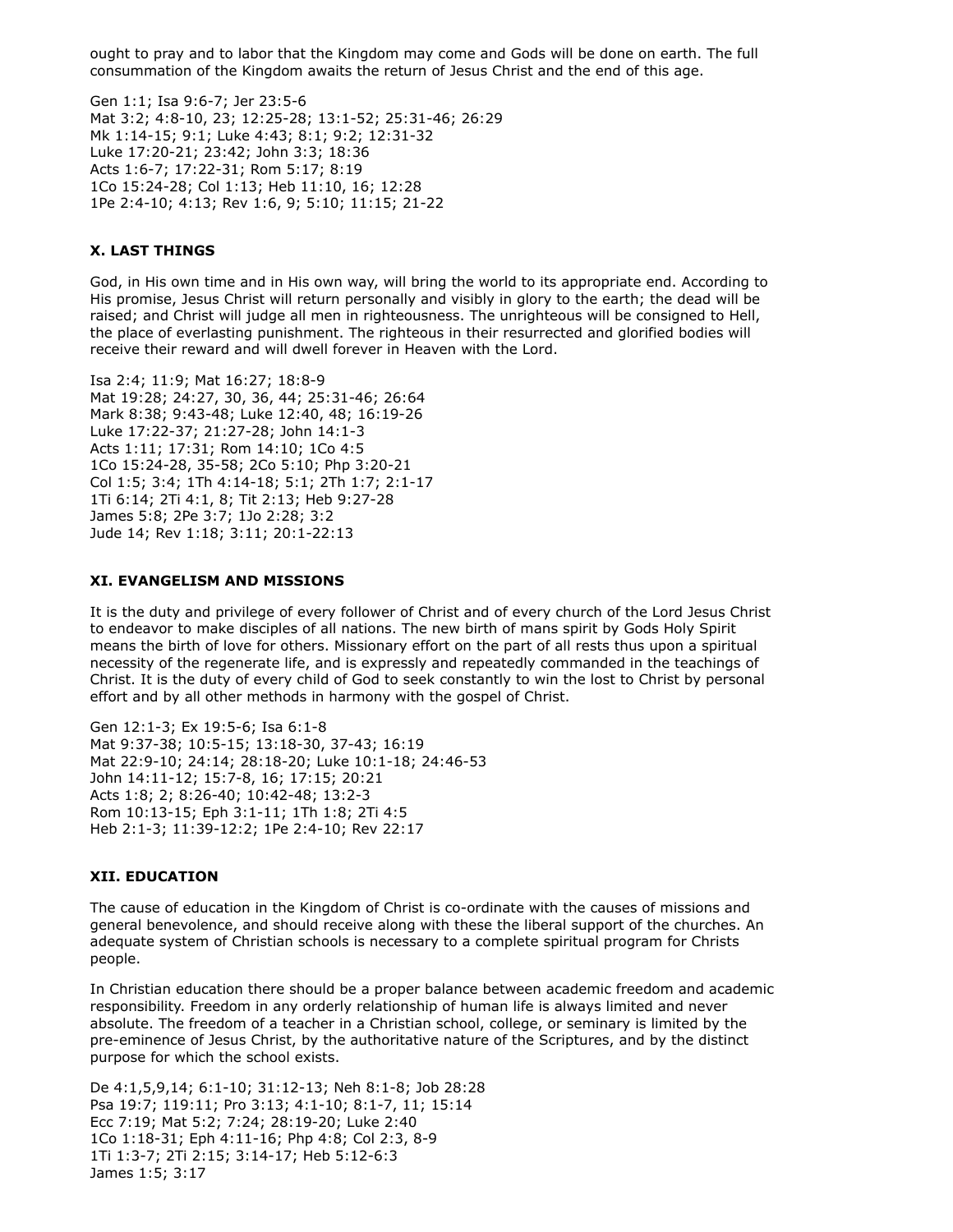#### **XIII. STEWARDSHIP**

God is the source of all blessings, temporal and spiritual; all that we have and are we owe to Him. Christians have a spiritual debtorship to the whole world, a holy trusteeship in the gospel, and a binding stewardship in their possessions. They are therefore under obligation to serve Him with their time, talents, and material possessions; and should recognize all these as entrusted to them to use for the glory of God and for helping others. According to the Scriptures, Christians should contribute of their means cheerfully, regularly, systematically, proportionately, and liberally for the advancement of the Redeemers cause on earth.

Gen 14:20; Lev 27:30-32; De 8:18; Mal 3:8-12 Mat 6:1-4, 19-21; 19:21; 23:23; 25:14-29 Luke 12:16-21, 42; 16:1-13; Acts 2:44-47 Acts 5:1-11; 17:24-25; 20:35; Ro 6:6-22; 12:1-2 1Co 4:1-2; 6:19-20; 12; 16:1-4; 2Co 8-9; 12:15 Php 4:10-19; 1Pe 1:18-19

# **XIV. COOPERATION**

Christs people should, as occasion requires, organize such associations and conventions as may best secure cooperation for the great objects of the Kingdom of God. Such organizations have no authority over one another or over the churches. They are voluntary and advisory bodies designed to elicit, combine; and direct the energies of our people in the most effective manner. Members of New Testament churches should cooperate with one another in carrying forward the missionary, educational, and benevolent ministries for the extension of Christs Kingdom. Christian unity in the New Testament sense is spiritual harmony and voluntary cooperation for common ends by various groups of Christs people. Cooperation is desirable between the various Christian denominations, when the end to be attained is itself justified, and when such cooperation involves no violation of conscience or compromise of loyalty to Christ and His Word as revealed in the New Testament.

Ex 17:12; 18:17; Jud 7:21; Ezr 1:3-4; 2:68-69; 5:14-15 Ne 4; 8:1-5; Mat 10:5-15; 20:1-16; 22:1-10; 28:19-20 Mk 2:3; Luke 10:1; Acts 1:13-14; 2:1; 4:31-37; 13:2-3 Acts 15:1-35; 1Co 1:10-17; 3:5-15; 12; 2Co 8:1-9:15 Gal 1:6-10; Eph 4:1-16; Php 1:15-18

# **XV. THE CHRISTIAN AND THE SOCIAL ORDER**

Every Christian is under obligation to seek to make the will of Christ supreme in his own life and in human society. Means and methods used for the improvement of society and the establishment of righteousness among men can be truly and permanently helpful only when they are rooted in the regeneration of the individual by the saving grace of God in Christ Jesus. The Christian should oppose in the spirit of Christ every form of greed, selfishness, and vice. He should work to provide for the orphaned, the needy, the aged, the helpless, and the sick. Every Christian should seek to bring industry, government, and society as a whole under the sway of the principles of righteousness, truth, and brotherly love. In order to promote these ends Christians should be ready to work with all men of good will in any good cause, always being careful to act in the spirit of love without compromising their loyalty to Christ and His truth.

Ex 20:3-17; Lev 6:2-5; De 10:12; 27:17 Psalm 101:5; Mic 6:8; Zech 8:16 Mat 5:13-16, 43-48; 22:36-40; 25:35 Mk 1:29-34, 2:3; 10:21; Luke 4:18-21; 10:27-37; 20:25 John 15:12; 17:15; Rom 12-14; 1Co 5:9-10; 6:1-7 1Co 7:20-24; 10:23-11:1; Gal 3:26-28; Eph 6:5-9 Col 3:12-17; 1Th 3:12; Phm 1:1-25; Jas 1:27; 2:8

#### **XVI. PEACE AND WAR**

It is the duty of Christians to seek peace with all men on principles of righteousness. In accordance with the spirit and teachings of Christ they should do all in their power to put an end to war.